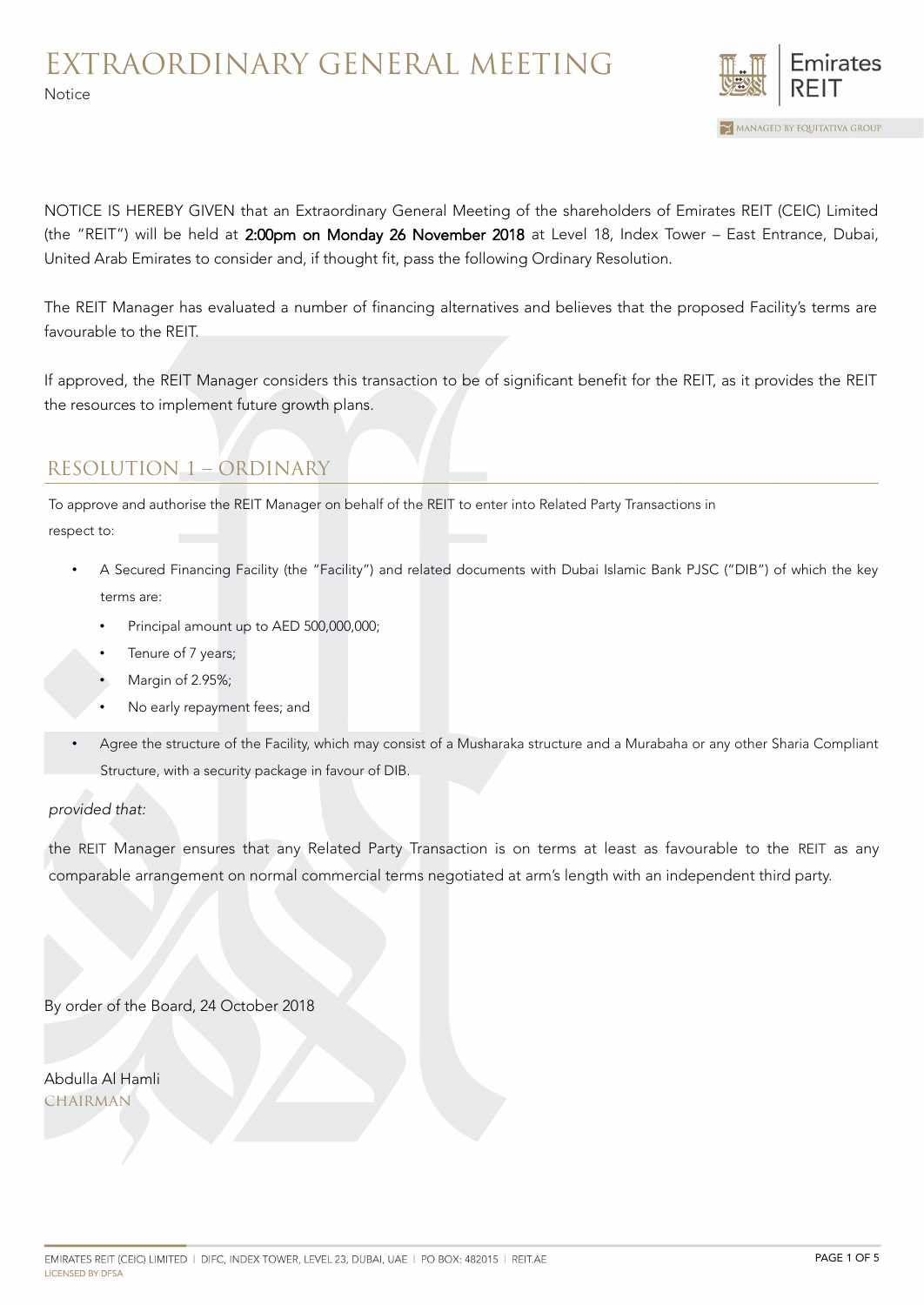## GENERAL NOTES Extraordinary General Meeting 2018

#### RIGHT TO ATTEND AND VOTE AT THE EXTRAORDINARY GENERAL MEETING

Only those shareholders registered in the register of shareholders of the REIT at 2:00 pm on Thursday 22 November 2018 shall be entitled to attend and/or vote at the meeting or any adjournment thereof, in respect of the number of shares registered in their name at that time.

In each case, changes to the register of shareholders after such time shall be disregarded in determining the rights of any person to attend or vote at the Extraordinary General Meeting.

### DOCUMENTS HANDLING

For the handling of the documents, your broker or custodian are referred to as "your Document Agent". Your Document Agent is as follows:

- If you have a NIN account<sup>\*</sup>, all documents should be sent to egm@reit.ae
- If you do NOT have a NIN account\*, all documents should be sent to your broker or custodian.

\* A NIN account is an account set-up for shareholders directly with the Nasdaq Dubai Central Securities Depository (CSD).

#### ATTENDANCE IN PERSON

If you would like to attend the Extraordinary General Meeting in person, please complete the Attendance Slip and return it signed and dated to your Document Agent (refer to Section 2 - Documents Handling).

Attendance Request Forms must be submitted by no later than the date required by your Document Agent or 6:00 pm, Thursday 22 November 2018 (whichever is earlier).

In order to enable smooth registration at the Extraordinary General Meeting, you will need to provide valid proof of identification in the form of photo identification (e.g. passport or Emirates ID) at the registration desk.

Please note that you will not be able to vote in person at the Extraordinary General Meeting if you have not registered for attendance as outlined above.

#### PROXY/REPRESENTATIVE APPOINTMENT

Any shareholder entitled to attend and vote at the Extraordinary General Meeting may appoint one or more proxies/representatives to exercise all or any of the rights of the shareholder to attend, speak and vote on their behalf at the Extraordinary General Meeting. A proxy/representative need not be a shareholder of the REIT. A proxy/representative may vote by instructions, in which case the Voting Form will be filled out by the shareholder, or at his/her own discretion. Please complete the information for the Proxy/Representative on the Attendance Slip and the Voting Form (when applicable) and return it signed and dated to your Document Agent (refer to Section 2 - Documents Handling), as soon as possible but no later than the date required by your Document Agent or 6:00 pm on Thursday 22 November 2018 (whichever is earlier).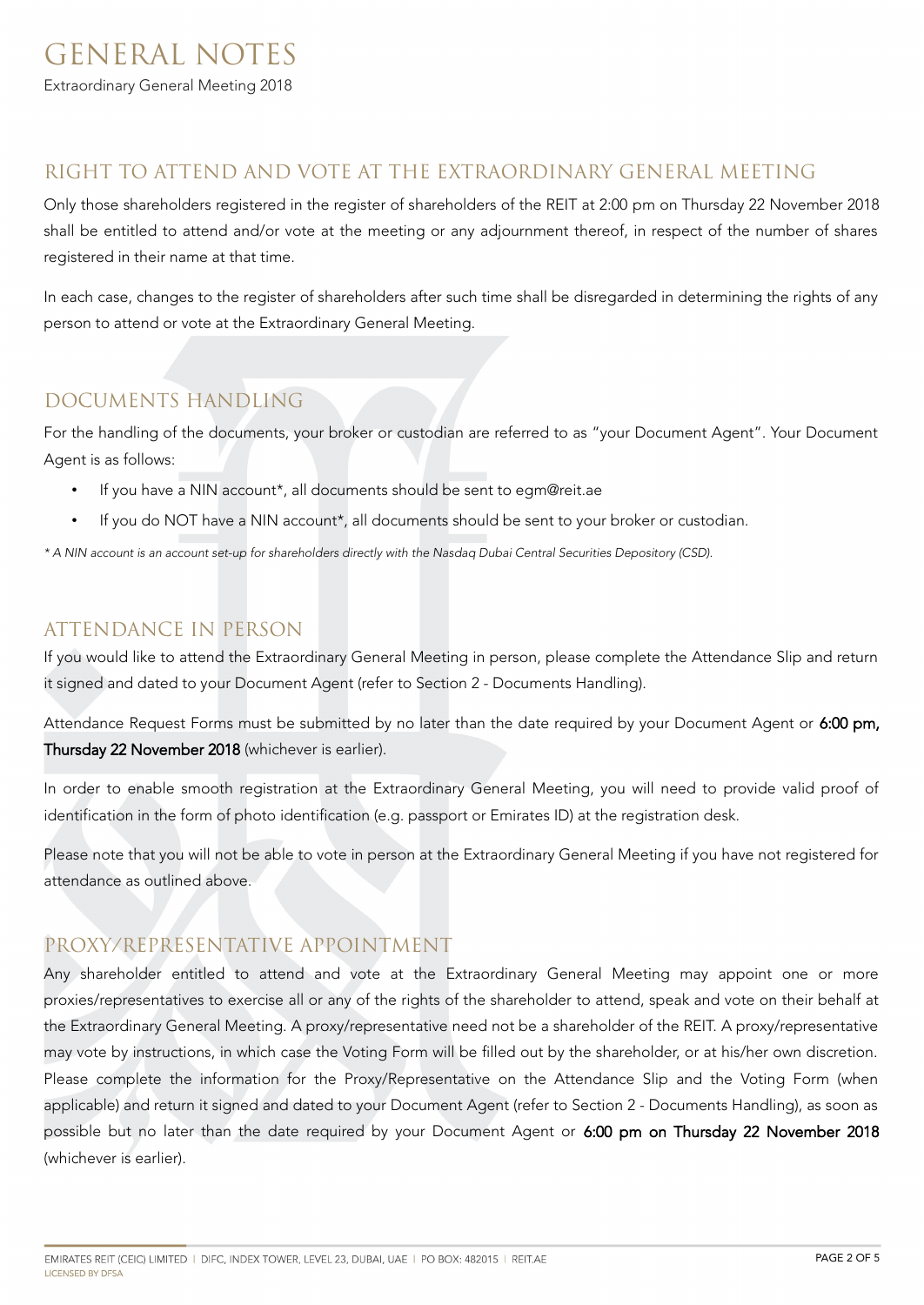If you would like to vote without attending the Extraordinary General Meeting in person, you may submit the Voting Form indicating your vote on each resolution.

To be effective, an Attendance Slip appointing a Proxy/Representative, must be signed by the shareholder or his attorney duly authorised in writing or, if the shareholder is a corporation, executed under its common seal or signed on its behalf by a duly authorised officer or attorney or other person duly authorised. Completion and return of the Attendance Slip with the appointment of a proxy/representative will not prevent a shareholder from attending in person and voting at the Extraordinary General Meeting provided the shareholder subsequently changed the instruction to register attendance at the meeting in person in the manner specified above.

Any corporation that is a shareholder may, by resolution of its directors or other governing body, authorize a person(s) to act as its representative(s) at the Extraordinary General Meeting. The REIT (or any person acting on its behalf) may require any representative of a corporation to produce a certified copy of the resolution authorizing the person to act as such or other satisfactory evidence of the person's authority before permitting him to exercise his powers.

### AVAILABILITY OF DOCUMENTS

A copy of this Notice, the Attendance Slip and all other documents referenced in this Notice can be found on the REIT's website at [www.reit.ae.](http://www.reit.ae/)

## NOTICE OF ADJOURNED MEETING

In the event that the first session fails to reach the required legal quorum, a second session will be held in the offices of the REIT on Tuesday 4 December 2018 at 2:00 pm.

## ASSISTANCE

If you have any special access requirements or other needs, please contact us and we will be pleased to provide appropriate help.

CONTACTS

E: egm@reit.ae

 $T: +97144057348$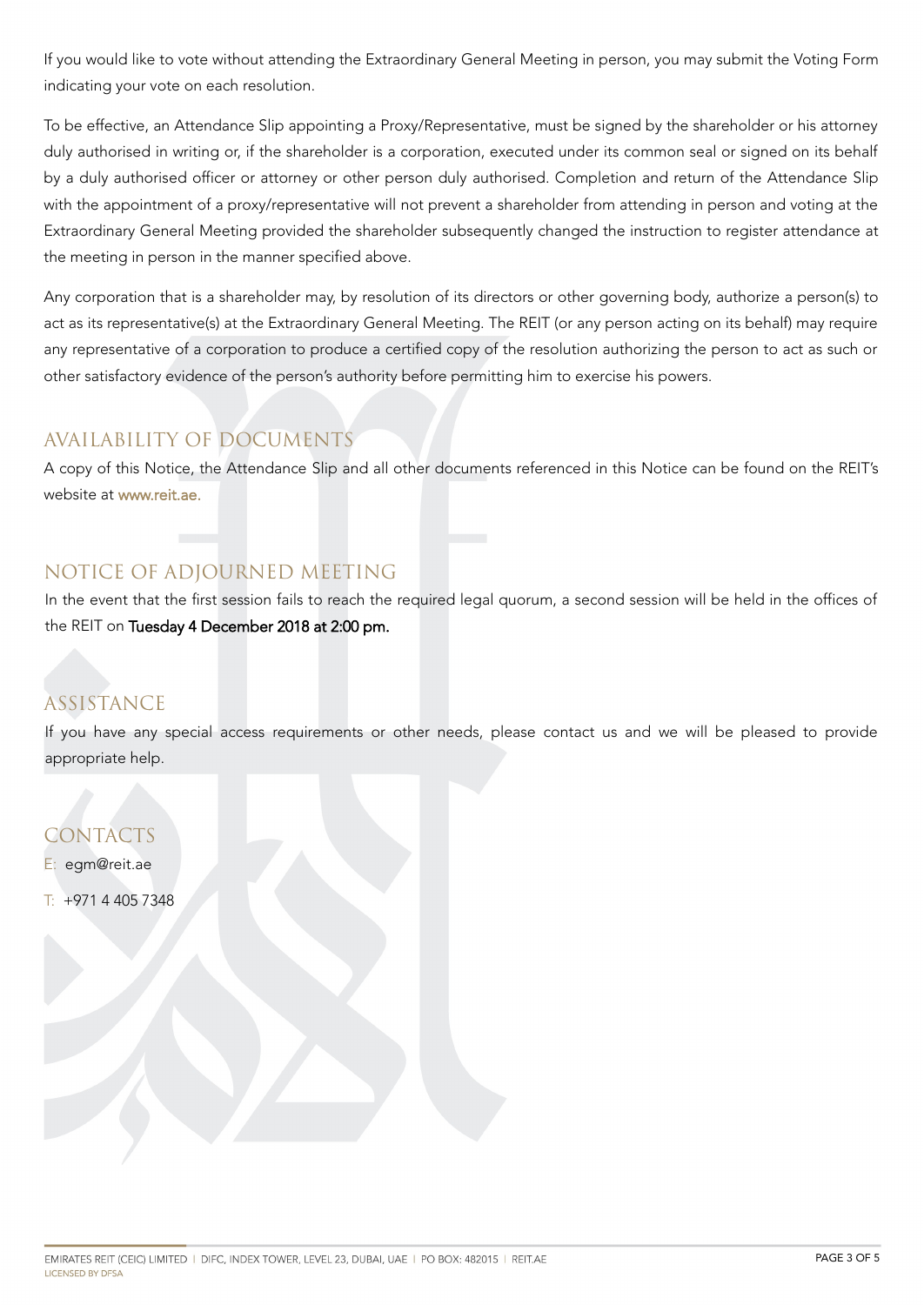# EXPLANATORY NOTES

The notes below give an explanation of the resolutions that will be proposed at the Extraordinary General Meeting.

#### RESOLUTION 1 - ORDINARY: Secured Financing Facility – Related Party Transaction

Article 111 of the Articles of Association of the REIT and Rule 10.5.7 of the DFSA CIR Rules ("CIR Rules") permit the REIT Manager to borrow money for the use of the REIT on terms that the borrowing is to be repayable out of the Fund Property.

The REIT (acting through the REIT Manager) proposes to borrow funds by entering into a Secured Financing Facility and related documents with DIB of which the key terms are:

- Principal amount up to AED 500,000,000;
- Tenure of 7 years;
- Margin of 2.95%; and
- No early repayment fees

The REIT Manager will agree the structure of the Facility, which may consist of a Musharaka structure and a Murabaha or any other Sharia Compliant Structure, with a security package in favour of DIB.

This resolution authorises the REIT Manager to enter into all the necessary Facility transaction documents and ancillary documents (including the commercial terms thereof) and to do all necessary things to effect the Financing on behalf of the REIT.

In such circumstances, Article 8.3.2(3) of the CIR Rules will apply which means that ahead of entering into the Related Party Transaction the REIT Manager must issue a circular to the shareholders containing the details of the Facility and Related Party Transaction (which circular is hereby acknowledged by the shareholders as being duly received in the form of this Notice of Meeting).

This resolution also approves the REIT to enter into Related Party Transactions, for the purposes of entering into the Facility.

CIR Rule 8.3.2 provides:

1. A Fund Manager must not enter into a Related Party Transaction unless it is in accordance with the requirements in this Rule.

2. A Fund Manager must ensure that any Related Party Transaction is on terms at least as favourable to the Fund as any comparable arrangement on normal commercial terms negotiated at arm's length with an independent third party.

3. The Fund Manager must, before entering into a Related Party Transaction:

(a) Issue to the Unitholders a circular containing the details of the proposed transaction; and